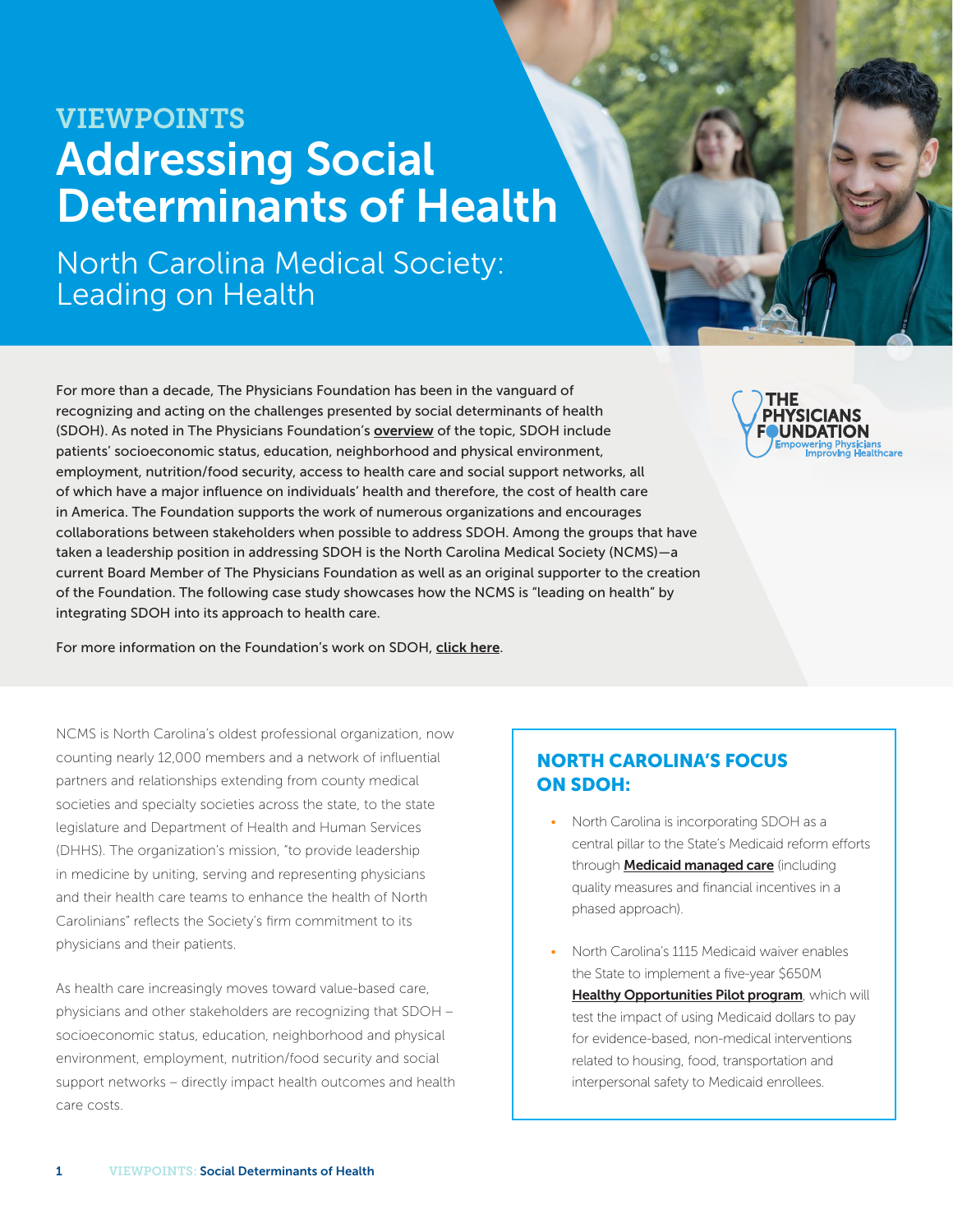

Through intensive strategy sessions with its Board and senior leadership, NCMS identified embedding SDOH within financial incentives and quality measures as a critical focus area against which to deploy its assets and operationalize its leadership moving forward.

In recent years, this realization accelerated in North Carolina with the State's move to Medicaid Managed Care, which precipitated a significant focus on addressing SDOH (referred to as "healthy opportunities").

## From "Fighting for Doctors" to "Leading on Health"

Concurrent with the DHHS move to Medicaid Managed Care, physicians and NCMS' leaders began to recognize that the presence of SDOH were fueling physician burnout, creating economic risk for physician practices under value-based payment models and driving poor health outcomes for North Carolinians.

By embracing a directional shift from "fighting for doctors" to "leading on health" throughout the organization – and leveraging all its assets, efforts and relationships to achieve this agenda – NCMS is making improving health core to its identity. While SDOH are gaining currency across the health care sector, few public or private entities have made improving health the fundamental lens through which they view all their efforts. In this regard, NCMS is leading the way.

As a result of this enhanced mission, and in conjunction with [The Health Initiative](https://healthinitiativeusa.org/) (THI)—a long-time partner of The Physicians Foundation, NCMS is operationalizing this fundamental shift from "fighting for doctors" to "leading on health" through:

#### MEDICAID MANAGED CARE LEADERSHIP

Recognizing North Carolina's shift to Medicaid Managed Care will have significant economic and care delivery implications for practicing physicians, the NCMS made the case to DHHS and the General Assembly that Medicaid transformation must be designed to address the impact of SDOH on outcomes and costs in order to support physicians in delivering high-quality care.

In early 2019, after partnering with Centene – a leading national Medicaid Managed Care Organization (MCO) – and the North Carolina Community Health Center Association, the NCMS joint venture, Carolina Complete Health, was selected to be the only physician-led MCO in North Carolina. By incorporating a targeted focus on addressing SDOH for Medicaid patients into its bid and planning, Carolina Complete Health is now positioned to be a leader in the State's implementation of Medicaid Managed Care for years to come.

#### PHYSICIAN & PATIENT VOICES

The NCMS partnered with THI to conduct several focus groups with their physician members to collect data on the physicians' perspectives of SDOH. This initial research found that 100% of physician participants indicated that some, many, or all of their patients are affected by social conditions. As NCMS updated its Leadership College and Health Care Leadership and Management courses, and mindful of the comments it received from physicians about SDOH, the NCMS is now providing ongoing education and support for physicians to lead in population health and accountable care models. This continues to increase the number of physicians implementing projects focused on SDOH in their practices.

#### PARTNERSHIPS & INVESTMENTS

NCMS leadership is also reflected in its efforts to partner with stakeholders throughout North Carolina on integrating SDOH and a broader notion of health into the fundamentals of health